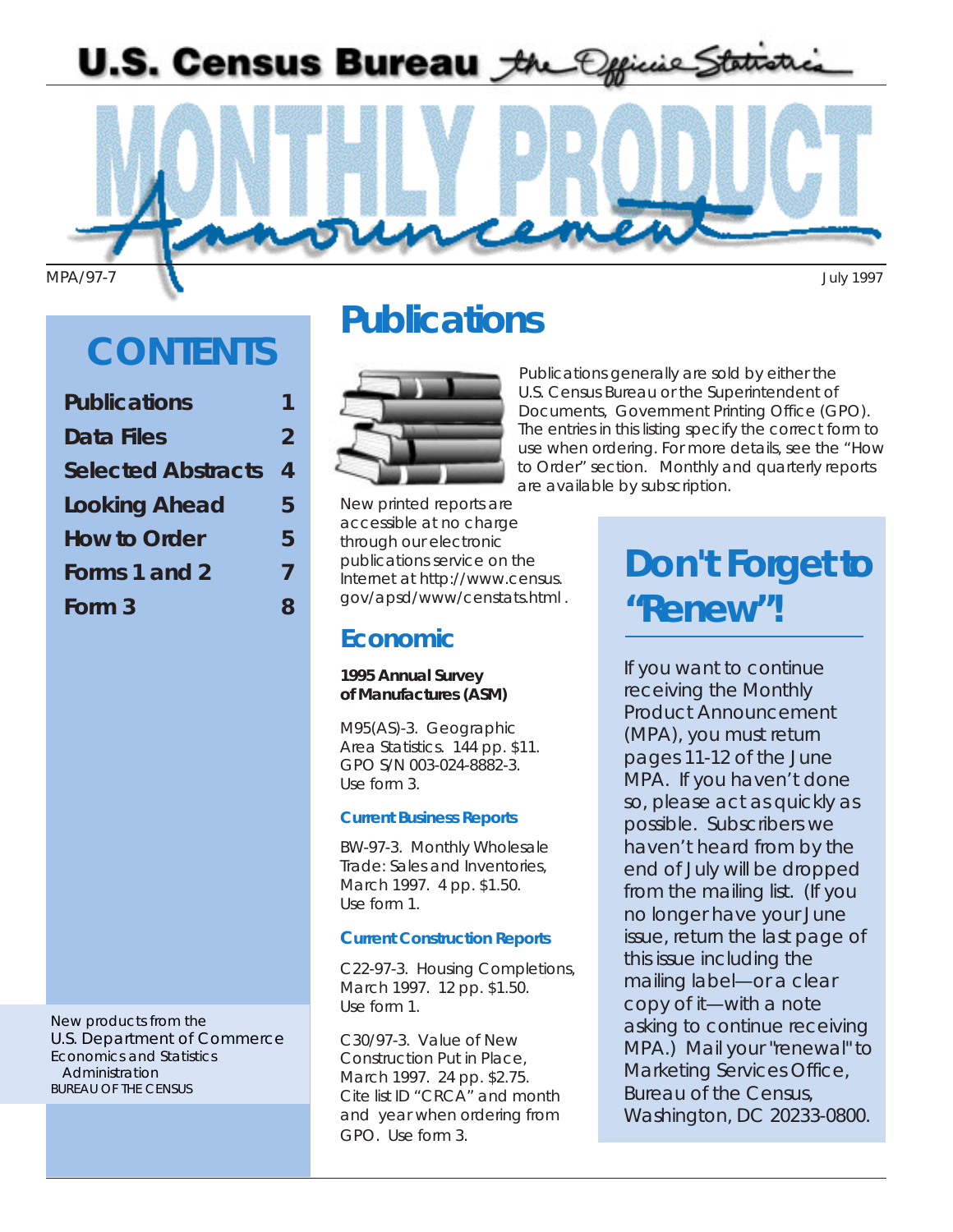### **Current Foreign Trade Reports**

*FT 900-97-3. U.S. International Trade in Goods and Services, March 1997. 46 pp. \$15.* (Includes the FT 900 Supplement.) To order, contact Foreign Trade Division, telephone 301-457-2227.

Revision to *TQ985-96-Q3, United States Foreign Trade: U.S. Waterborne Exports and General Imports, July-September 1996.* (One revised table; Issued May 1997.) 1 p. To order, contact Foreign Trade Division, telephone 301-457-2227.

Revision to *TQ985-96-Q4, United States Foreign Trade: U.S. Waterborne Exports and General Imports, October-December 1996. (*One revised table; Issued May 1997.) 1 p. To order, contact Foreign Trade Division, telephone 301-457-2227.

### *Current Industrial Reports*

*M3-1(97)-3. Manufacturers' Shipments, Inventories, and Orders, March 1997.* 12 pp. \$1.75. Use form 1.

## **General and Reference**

**C***ensus and You,* Volume 32, No. 5. May 1997. 12 pp. \$2. Use form 1.

*Minutes and Report of Committee Recommendations: Census Advisory Committees on the African American, American Indian, and Alaska Native, Asian and Pacific Islander, and Hispanic Populations: December 5-6, 1996.* To order, contact Diana Harley, telephone 301-457-4047. Single copy free, as long as supply lasts.

*Monthly Product Announcement (MPA), May 1997.* 8 pp. No charge. Use form 2.

## **International**

*IB/97-1. International Brief: Population Trends: India.* 8 pp. No charge. To order, contact International Programs Center (IPC), Washington Plaza 2, Rm. 109, Bureau of the Census, Washington, DC 20233-8860. Telephone, 301- 457-1351; fax, 301-457-1539.

## **Population**

### **Current Population Reports**

P20. Population Characteristics

*492. School Enrollment: Social and Economic Characteristics of Students: October 1995 (Update).* 2 pp. \$1. GPO S/N 803-005-00094-0. Use form 3.

### *Population Paper Listings (PPL)*

For information about the following products, contact Population Division, Statistical Information Staff; telephone 301-457-2422.

*PPL-52. Marital Status and Living Arrangements: March 1995.* \$28.50.

*PPL-55. School Enrollment—Social and Economic Characteristics of Students: October 1995 (Update).* \$31.40.

## **Technical Documentation**

**<sup>1</sup>***996 American Housing Survey*— *New York City Housing and Vacancy Survey Technical Documentation.* \$10.

*Current Population Survey: December 1994: Lead Paint Survey Technical Documentation.* 419 pp.<br>\$10.

# **Data Files**

Data files recently released by the Census Bureau are



listed below. They are sold by Customer Services (301-457- 4100; TDD 301- 457-4611) unless otherwise noted. Use form 2.

The cost of new files on computer tape generally is based on the file size, with the minimum charge being \$175. The files are offered on tape reels or tape cartridges.

Data files also are offered on compact disc—read-only memory (CD-ROM), a 4 3/4-inch laser disc. The price for a mass-produced CD-ROM, prepared for popular files, generally is \$150.

CD-ROMs also can be prepared on request for other data files otherwise

*Continued on page 4.*



### **Publication Announcement No.199 Editor – Mary Kilbride**

#### **This announcement lists all products issued in May 1997**

**For a free paper-copy subscription** or if you have any questions about the products listed in this issue, write or call Customer Services, Bureau of the Census, Washington, DC 20233. Phone 301-457-4100; TDD 301- 457-4611; or fax 301-457-4714.

**For a free E-mail subscription** to MPA and other new product announcements, either (1) access our Internet Web site at *http://www.census.gov/mp/www/subscribe.html#SUB* and follow instructions, or (2) send an E-mail message to *majordomo@census.gov* including "subscribe product-announce" followed by your E-mail address.

**To access Monthly Product Announcement on the Internet,** the address is *http://www.census.gov/mp/www/mpa.html#MPA*.

Address questions and comments about MPA to Mary Kilbride at Customer Services, Bureau of the Census, Washington, DC 20233; telephone 301-457-1173.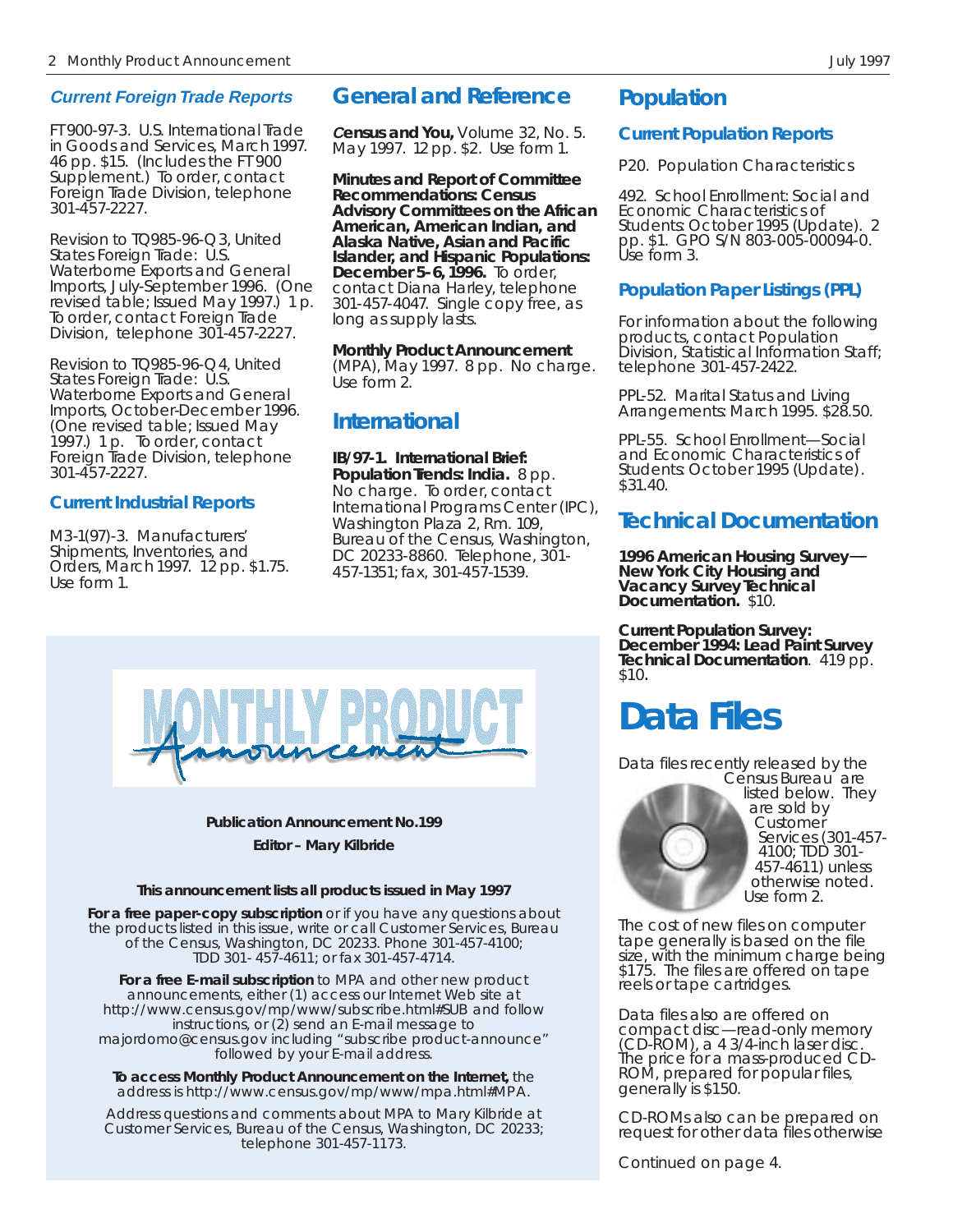(Purchase Order No.)

|                                                                 |                                                                  | <b>U.S. Census Bureau Announces</b><br><b>Census Catalog</b>                                                                |  |
|-----------------------------------------------------------------|------------------------------------------------------------------|-----------------------------------------------------------------------------------------------------------------------------|--|
| <b>Contents</b>                                                 |                                                                  | and Guide: 1997                                                                                                             |  |
| <b>General and</b><br><b>Reference</b><br><b>Agriculture</b>    |                                                                  | Helps you select from all the products<br>Every Census Bureau product issued mid-1993-1996:                                 |  |
| <b>Business</b><br><b>Communications</b><br><b>Construction</b> |                                                                  | Reports — CD-ROM — Computer tapes<br>Floppy disks - Internet access - Maps<br><b>AND</b>                                    |  |
| and Housing<br><b>Finance</b>                                   |                                                                  | Many statistical publications from other Federal agencies                                                                   |  |
| <b>Foreign Trade</b>                                            |                                                                  | Features facts about each product                                                                                           |  |
| Geography                                                       |                                                                  | Topics — Areas — Dates — Prices                                                                                             |  |
| <b>Governments</b><br><b>Insurance</b>                          |                                                                  | Makes finding the right product easy                                                                                        |  |
| <b>International</b>                                            |                                                                  | Title index — Detailed subject index                                                                                        |  |
| <b>Manufacturing</b><br>and Mineral                             |                                                                  | Guides to statistics from all censuses and surveys                                                                          |  |
| <b>Industries</b><br><b>Population</b>                          |                                                                  | Identifies sources of assistance                                                                                            |  |
| <b>Real Estate</b>                                              |                                                                  | 1,800 data center organizations                                                                                             |  |
| <b>Transportation</b><br><b>Utilities</b>                       | 200 Census Bureau specialists                                    |                                                                                                                             |  |
| <b>Sources of</b>                                               | 1,500 depository libraries<br>Other Federal statistical agencies |                                                                                                                             |  |
| <b>Assistance</b>                                               |                                                                  | 3 other directory lists                                                                                                     |  |
|                                                                 |                                                                  |                                                                                                                             |  |
|                                                                 |                                                                  | or Photocopy                                                                                                                |  |
| *8056                                                           |                                                                  | Superintendent of Documents Publications Order Form<br>P3                                                                   |  |
|                                                                 |                                                                  | Charge your order.<br>VISA                                                                                                  |  |
| $YES$ , please send me the following:                           |                                                                  | It's easy!<br>To phone your orders 202-512-1800<br>To fax your orders 202-512-2250                                          |  |
|                                                                 |                                                                  | copies of Census Catalog and Guide: 1997 at \$27 (\$33.75 foreign), S/N 003-024-08824-0.                                    |  |
|                                                                 |                                                                  | The total cost of my order is \$__________. Prices include regular domestic postage and handling and are subject to change. |  |
|                                                                 |                                                                  | <b>Please Choose Method of Payment:</b>                                                                                     |  |
| (Company or personal name)                                      | (Please type or print)                                           | Check payable to the Superintendent of Documents                                                                            |  |
| (Additional address/attention line)                             |                                                                  | GPO deposit account                                                                                                         |  |
|                                                                 |                                                                  | VISA or MasterCard account                                                                                                  |  |
| (Street address)                                                |                                                                  |                                                                                                                             |  |
| (City, State, ZIP Code)                                         |                                                                  | Thank you for<br>(Credit card expiration date)<br><i>vour order!</i>                                                        |  |
| (Daytime phone including area code)                             |                                                                  | (Authorizing signature)<br>6/97                                                                                             |  |

Mail To: Superintendent of Documents P.O. Box 371954, Pittsburgh, PA 15250-7954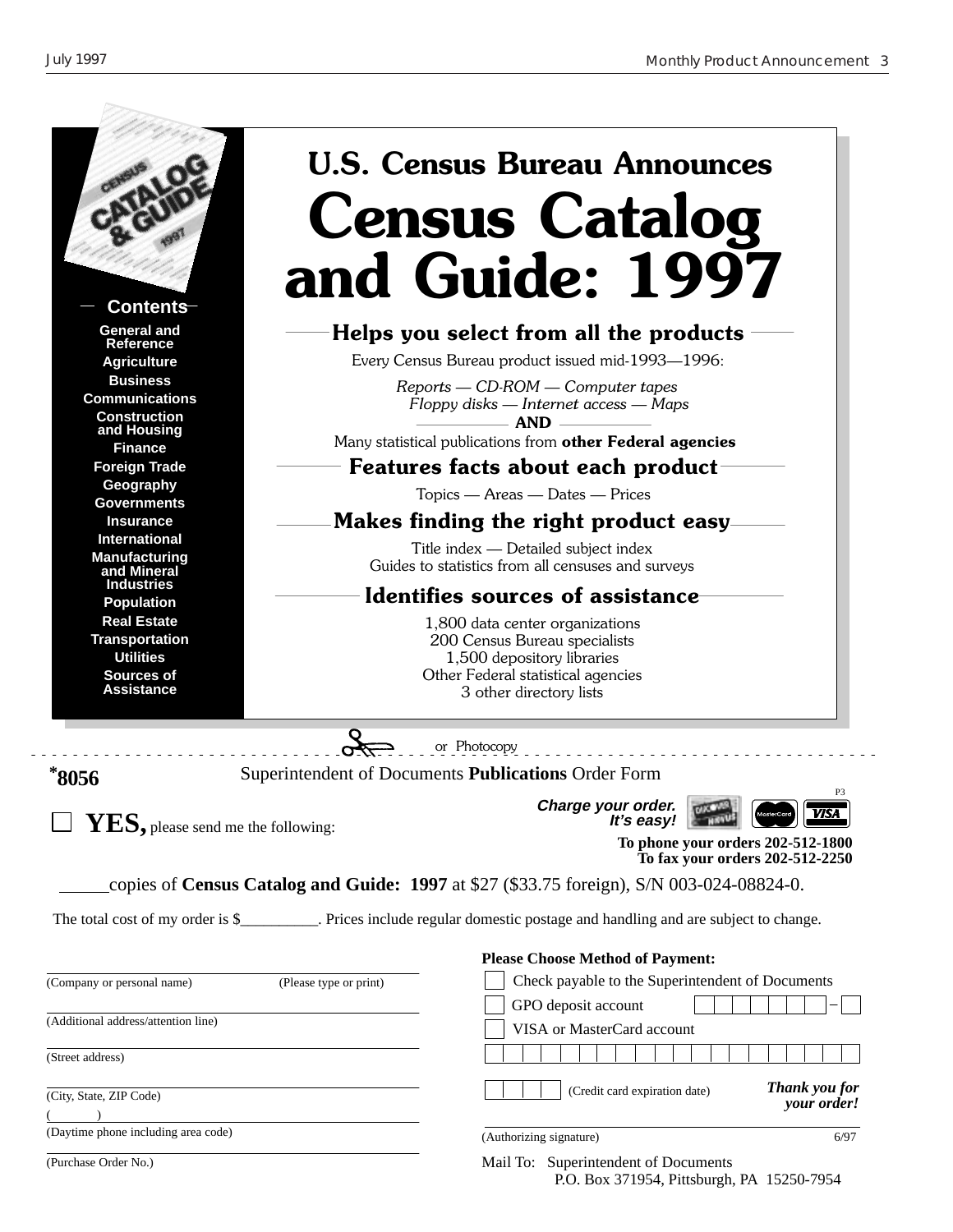*Continued from page 2.*

available only on tape reel or cartridge. The cost for such CDs is the same as the cost for the tape file. The CD files are ASCII copies in the same format as on tape, and they are not accompanied by software. Since the discs are specially prepared in response to customers' requests, orders take about 2 weeks. For further information about this service, contact Customer Services.

Files available on diskette ("floppies") for IBM and compatible microcomputers also are listed.

An ever increasing variety of data files and product information (including this publication) can be accessed via the Internet. (See "How to Order" section for more information.)

Technical documentation, included with each file order, also generally is available separately. The price varies.

Free *Data Developments* booklets provide brief descriptions of most files. They may be requested from Customer Services. Use form 2.

## **Tapes**

*1996 American Housing Survey*— *New York City Housing and Vacancy Survey.* 1 reel. \$175. To order, use form 2.

*Current Population Survey: December 1994: Lead Paint Survey.* 1 reel. \$250. To order, use form 2.

*Population Projections for States by Age, Sex, Race, and Hispanic Origin: 1995 to 2025.* PE-45 (Pkg. 3). Computer tape or cartridge package, both series A and B, all states, with components of change. \$250. To order, contact Population Division, Statistical Information Staff; telephone 301-457-2422. **NOTE**—**See Population Electronic (PE) Series, PE-45, below.**

### **CD-ROM Discs**

To order, use form 2.

*CD-FTD97-EX-2. U.S. Exports of Merchandise—International Harmonized System Commodity Classification (HS-Based Schedule B) by Country, by Customs District, February 1997.* \$150.

*CD-FTD97-IM-2. U.S. Imports of Merchandise—International Harmonized System Commodity Classification (HTSUSA) by Country, by Customs District, February 1997.* \$150.

### **Microcomputer Diskettes**

*April 1997 and Historical Building Permits Data by State, Metropolitan Area, and Individual Permit-Issuing* **Places.** Number of diskettes varies. For the price, contact: Manufacturing and Construction Division, Building Permits Branch; telephone 301-457-1321.

#### *Population Electronic (PE) Series*

To order, contact Population Division, Statistical Information Staff; telephone 301-457-2422.

*PE-43. Net Population Adjustment Matrix.* 1 diskette. \$20.

*PE-45. Population Projections for States by Age, Sex, Race, and Hispanic Origin: 1995 to 2025*

 Pkg. 1 — Package of 17 diskettes, preferred series A projections only, all states, with components of change (\$340)

 Pkg. 2 — Package of 51 diskettes, both series A and B, one state per diskette, with components of change (\$1,020)

 Pkg. 3 — See above, under *"Tapes."*

*PE-49. Estimates of Housing Units, Households, and Persons per Household for the United States, Regions, and States: 1990 to 1995.* one diskette. \$20.

## **Online Data**

Census Bureau reports and a growing number of data files are accessible online via the Internet *(http://www.census.gov/)*. For up-to-date information on new additions to our Web site, sign up for a free E-mail subscription to the Census I-Net Bulletin at *http:// www.census.gov/mp/www/ subscribe.html#SUB* . You also can sign up there for E-mail subscriptions to *Monthly Product Announcement* and *Census and You.*

# **Selected Abstracts**



This section features abstracts for various products released during the month or previously released products of

**Finances of County Governments** (GC92(4)-3)

*Data time span*—1991-92 (fiscal year), with some comparative data for 1987 and 1982.

*Geographic areas covered*—United States, states, and counties.

*Subject content*—This report provides financial statistics for the 3,043 county governments. The financial data reported cover four areas: revenues by type and source; expenditures with capital outlay, salaries, and wages identified separately; debt outstanding at the end of the fiscal year, as well as amounts borrowed and repaid during the year; and cash and security holdings by purpose and type of holding.

Summary data are presented on a national as well as a state-by-state basis. Data show by state include revenue of county governments by source, percent distribution of revenue by source, expenditure by character and object, amount and percent distribution of general expenditure by function, indebtedness and debt transactions, cash and security holdings, revenue and expenditure of county-operated utilities, and finances for population-size groups of counties.

Financial statistics for individual county governments and for "citycounty" units of over 100,000 population, classed as municipalities, are also shown.

234 pp. 1997. \$20. GPO S/N 003- 024-08814-2. Use form 3.

#### **Finances of Municipalities and Township Governments** (GC92(4)-4)

*Data time span*—1991-1992 (fiscal year), with some comparative data for 1987 and 1982.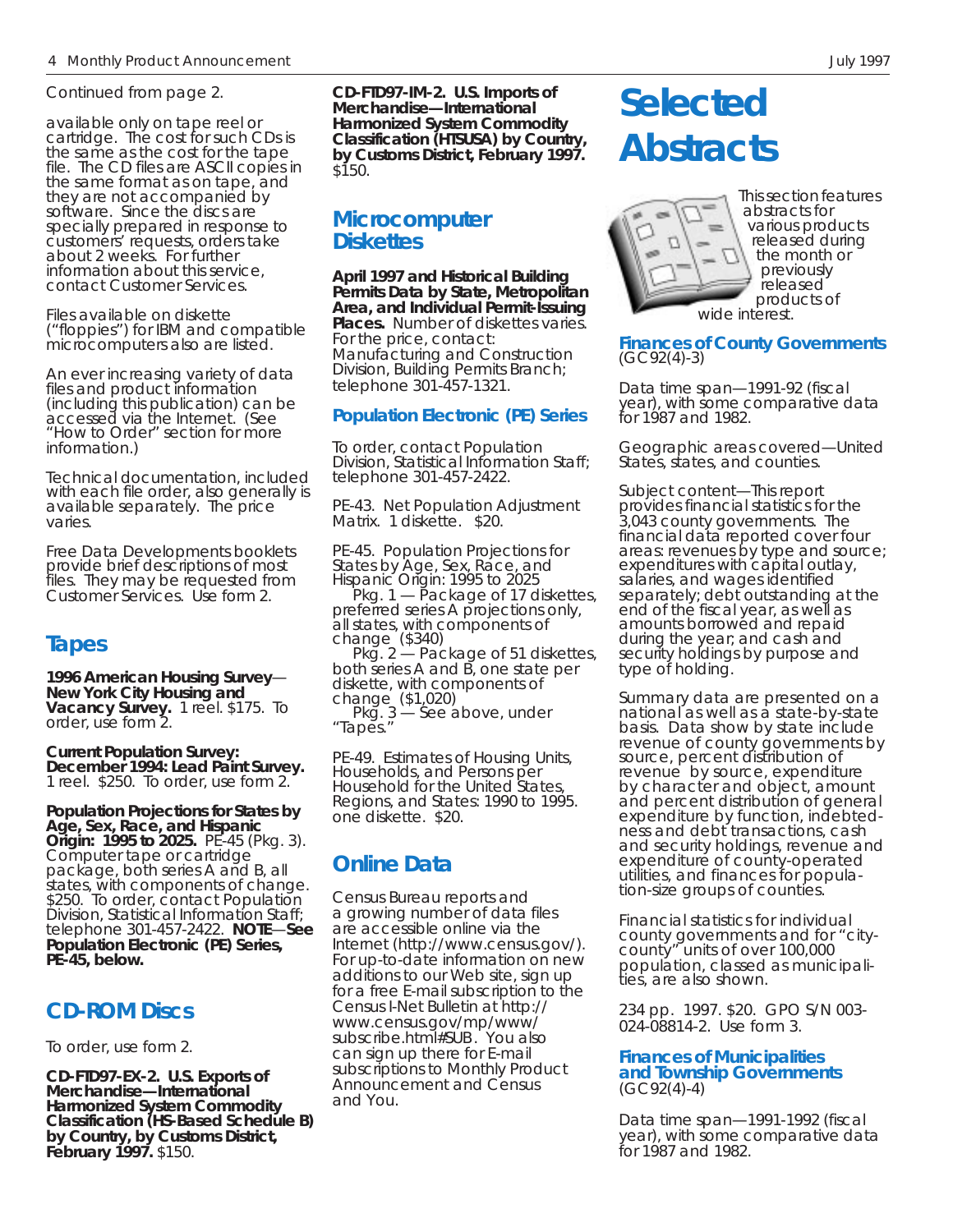*Geographic areas covered*—United States, states, and municipalities and townships with a population of 25,000 or more.

*Subject content*—This report provides financial data on municipalities and townships at the national, state, and individual government level. The financial data include tax revenue by type of tax, intergovernmental revenues, and service charge revenue by purpose; expenditures by function with capital outlay, salaries, and wages shown separately; debt outstanding; and cash and security holdings.

Additional data are provided on the operations of municipal utilities and liquor stores, both at a state aggregated level and on an individual government basis for municipalities. Population-size class distributions are provided for about 50 categories of revenues, expenditures, and indebtedness on a state-by-state basis.

Financial aggregates, by state, are provided which reflect the levels of activities of township governments in seven Northeast township states and in 11 North Central township states.

229 pp. 1997. \$20. GPO S/N 003- 024-08813-4. Use form 3.

#### **Finances of Special Districts** (GC92(4)-2)

*Data time span*—1991-92 (fiscal year), with some comparative data for earlier years.

*Geographic areas covered*—United States and states.

*Subject content*—The report presents data on the finances of the Nation's 31,555 special district governments. These special districts are independent, limited-purpose governmental units dealing with functions such as fire protection, hospital services, utilities, cemeteries, drainage and flood control, irrigation, soil and water conservation, housing and community development, and water supply.

The financial data shown are divided into the following: expenditures with capital outlay identified separately; debt outstanding, by purpose, as well as amounts borrowed and repaid during the year; revenues by type and sources; and cash and security holdings by purpose and type of holdings.

Summary data are given for the Nation as a whole in the financial categories listed above. A table gives state-by-state summary statistics of special district government finance showing revenues and expenditures with each subdivided by general, utility, and employee retirement. In addition, the table gives the debt outstanding and the cash and security holdings at the end of the fiscal year. Information for large individual special districts (those with revenue or expenditures of \$5 million or more and/or total debt of \$15 million or more) is also available in a tabular format.

168 pp. 1997. \$16. GPO S/N 003- 024-08815-1.

## **Looking Ahead**



furnished by GPO.

The products listed in this section are among those now in preparation and likely to be

available by the time you receive this issue. We have included prices and stock numbers (S/Ns) for printed reports if this information has already been

Ordering information for all the products listed here will be provided in future issues of MPA, or call 301-457-4100. Also, the Census Bureau's Internet site provides information online for ordering these products as they become available. See the "How to Order" section for more information.

## **Publications**

#### *Current Business Reports*

*Annual Benchmark Report for Retail Trade: January 1987 Through December 1996*

#### *Current Governments Reports*

*Public Education Finances: 1992-93*

#### *Current Housing Reports*

*American Housing Survey for the United States in 1995*

#### *Current Population Reports*

#### **P-25. Population Estimates and Projections**

*Population Projections: States, 1995 to 2025.*

## **Tapes**

1995 American Housing Survey National (AHS-NAT) Public Use Files. 2 reels.

## **CD-ROM Discs**

CD-FTD97-EX-3. U.S. Exports of Merchandise—International Harmonized System Commodity Classification (HS-Based Schedule B) by Country, by Customs District, March 1997. \$150. Use form 2.

CD-FTD97-IM-3. U.S. Imports of Merchandise—International Harmonized System Commodity Classification (HTSUSA) by Country, by Customs District, March 1997. \$150. Use form 2.

## **How to Order**

## **Publications**



source by specifying the form to use or specifying another office as the source.

As the forms indicate, both Customer Services and the Government Printing Office (GPO) accept phone or fax orders when you charge to VISA, MasterCard, or a deposit account. GPO also accepts the Discover card. Both offer express service for off-theshelf products for an extra charge when you order by phone.